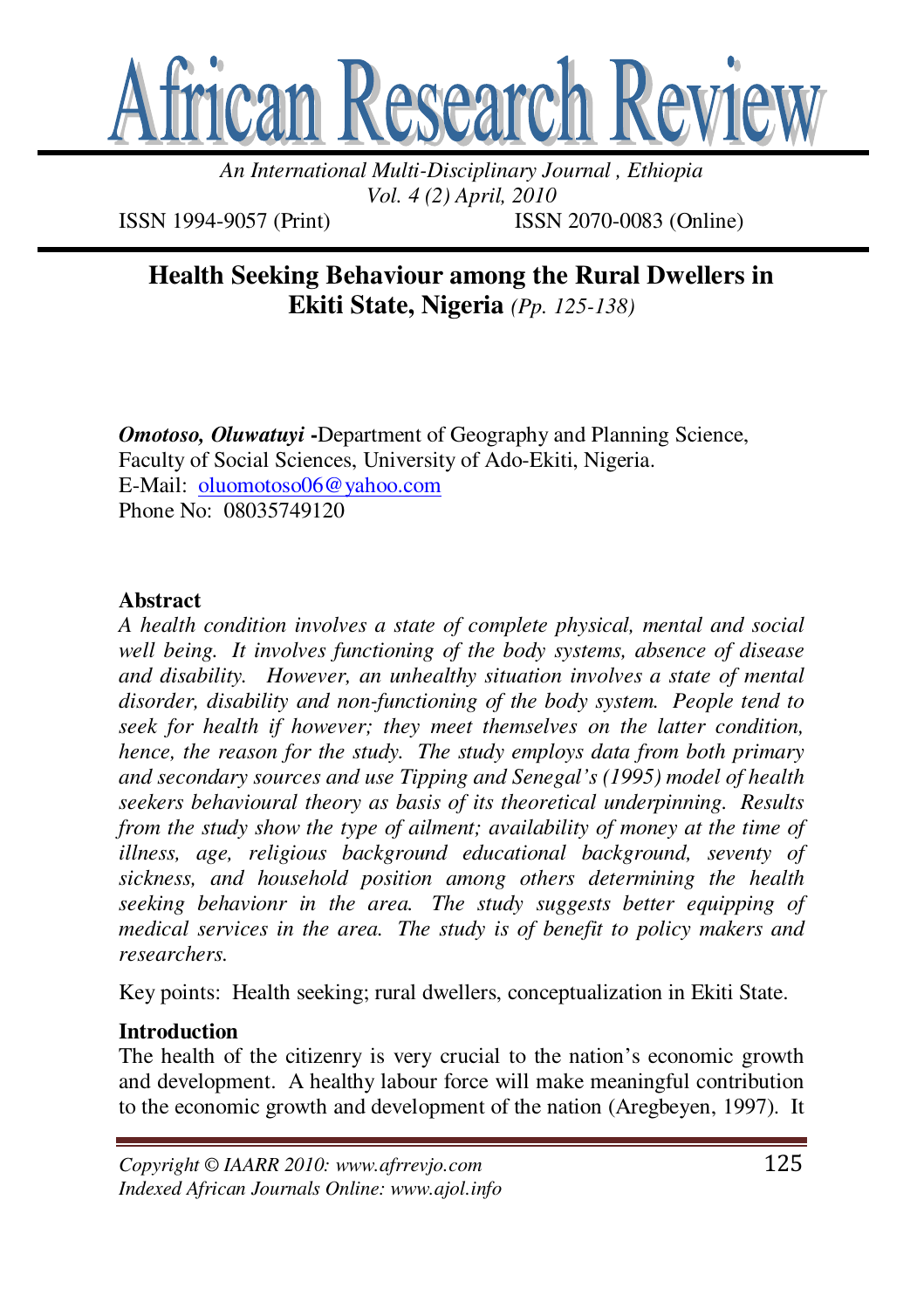is not gainsaying that improvement in the health sector is an improvement in the socio-economic development of a nation. A good health is basic to human welfare and fundamental objectives to development. A healthy population is likely to be a productive population and a productive population will lead to a growing economy.

However, it is no surprise therefore, that ill health has a powerful effect on a nation's economic progress. Productivity will be minimal and a substantial reduction in maternal illness and deaths would greatly increase women's contribution to economic development. Better control of disease would allow expansion of agriculture into lands previously uninhabitable. Greater control over reproductive health outcomes, through reduced infant mortality, for example, would pave the way for the demographic transition that is essential to economic progress (WHO, 2002). Also, pressure on households to borrow and use up savings during times of illness would be greatly reduced.

As a result of great role health performs in development, governments at all levels have continuously striven to maintain, improve sector in Nigeria. This commitment has been demonstrated through a well articulated health policy. The implementation of which has thus far, been handicapped by several constraints consequently, the health of the Nigerian people are still been threatened by an inefficient health care delivery.

It is not gainsaying, however, that rural Nigeria still remain still date, the most neglected and its people, the most deprived with respect to the provision of modern health care services. In addition, they lack other basic infrastructural necessities that are essential to the maintenance and promotion of good health. This situation is very unfortunate. Moreso, as majority of the nation's population who produce the nations food needs, including valuable export crops reside in the infrastructurally underseved area. Even the few areas where medical facilities exist, such facilities are often short staffed, poorly maintained and are often inadequately supplied with drugs.

The outcome of these affects are: the rural dwellers are subjected to high incidence of morbidity and mortality resulting from the prevalence of preventable parasitic and infections disease. In most of the rural areas of Nigeria today, few people could have access to better medical treatment while few who are rich and in higher authorities do meet their health need abroad and consequently, leads to changes in health care delivery. The changes have led to very high cost medical treatment and no wonder, Nigeria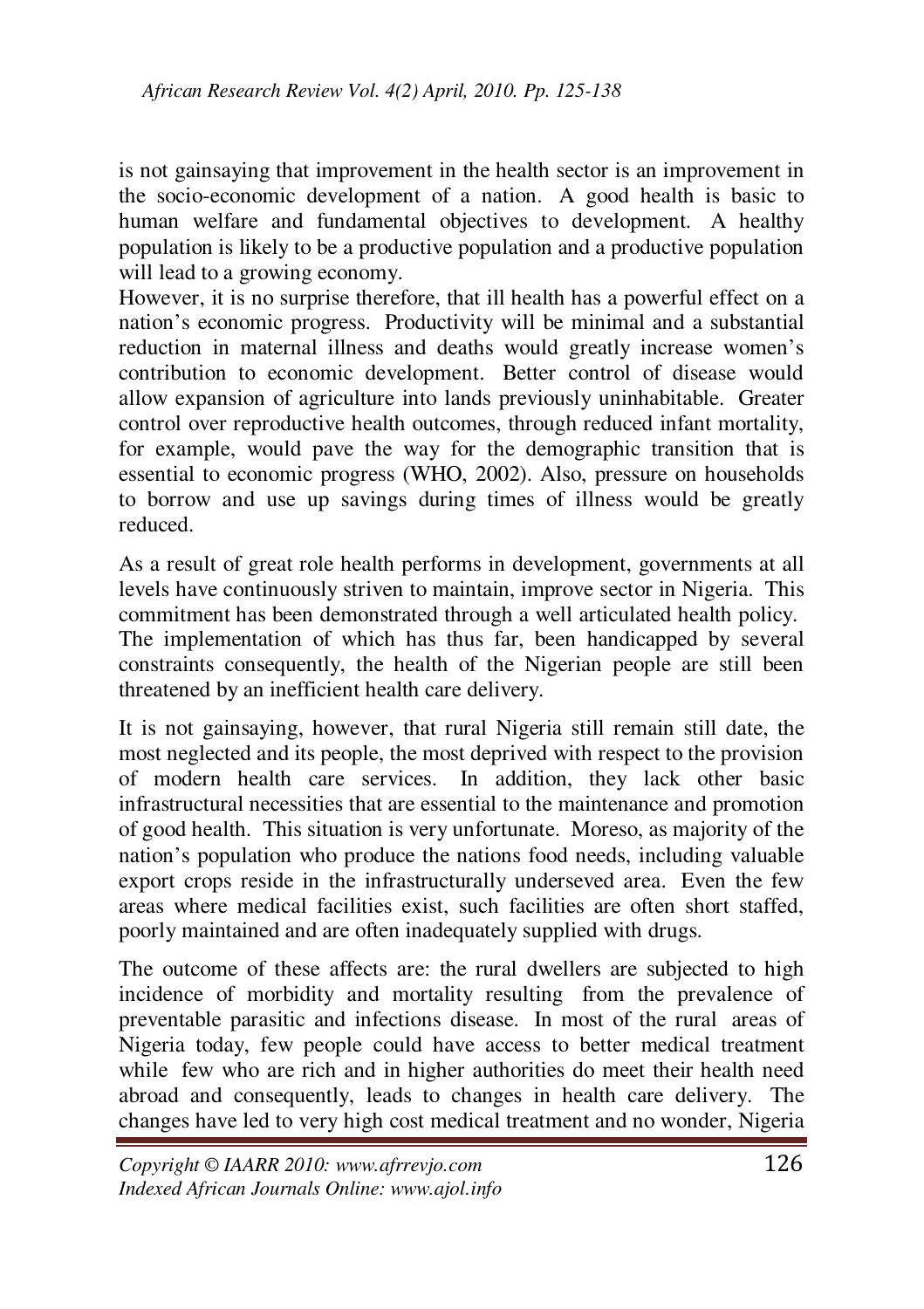has thus become a fertile ground for fake drug peddling. The health situation is further corresponded by the current AIDS epidemic (UNAIDS, 1997).

Moreover, while majority of the improved high grade and better – equipped medical facilities are located in the urban areas, few and poorly – maintained, shortage of equipment, drugs, buildings and personnel's are located in the rural areas. No wonder, majority of the medical centres at the rural areas were described as mere consulting clinics (Orubuloye, et al, 1991).

To be candid, Nigeria is facing a health crisis. There are social, cultural and political factors that contribute to inequitable health outcomes, the bane of the Nigerian health care system (Orubuloye, 2003). Some of the factors are the neglect and decay of government health facilities in the last two decades, the political instability that the country has witnessed since independence in 1960 coupled with various economic problems. The outcome of these problems has adversely the health seeking of the consumers.

Therefore, this study examined the health seeking behaviour among the rural dwellers in Ekiti State, Nigeria. To achieve this aim, the following objectives were set:

- to examining reasons for the seeking of medical services;
- to discuss various factors for the choice of particular medical establishment; to find out the type of illness suffered by the patrons in the recent time; and
- to suggest ways of improving medical conditions in the rural areas of Ekiti State .

# **Theoretical Background and Literature Review**

Tipping and Segall made the health seeking behavioural theory popular in 1995. According to them, providing knowledge about causes of ill health and choices available will go a long way towardds more beneficial health seeking behaviour. An abundance of studies on health seeking behaviour demonstrate the complexity of influences on an individual's behaviour at a given time and place.

Researchers (Ahmed et al, 2001), Machiam, 2002, Tipping and Segall, 1995) have long been interested in what facilities, the use of health services, and what influences people to behave differently in relation to their health. There have been a lot of studies addressing particular aspects of this debate, carried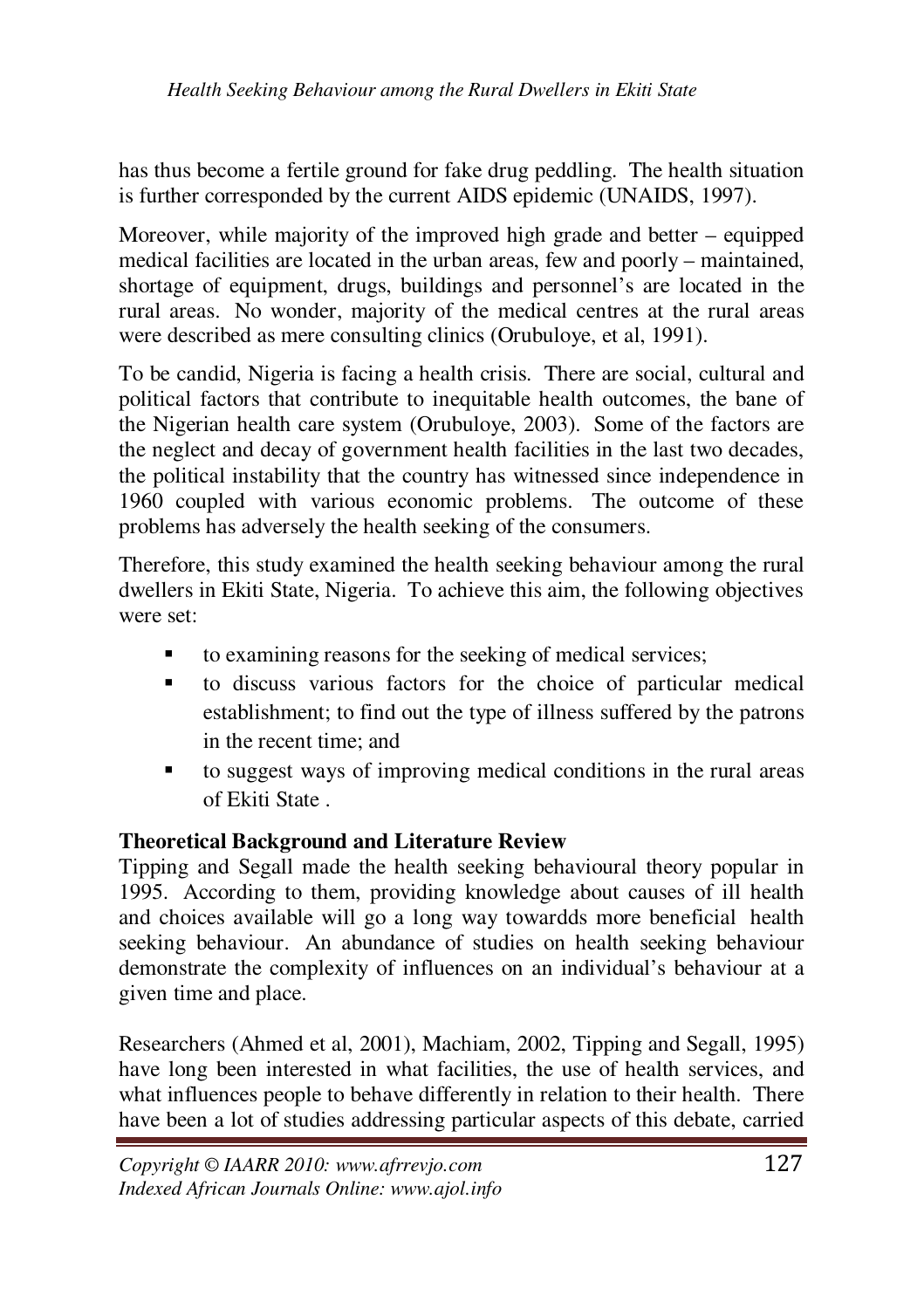out in many different countries. For the sake of this work, they can simplistically be divided into two types; firstly, there are studies which emphasize the end point utilization of the formal system, or health careseeking behaviour; secondly there are those which emphasize the process; (illness respose, or health seeking behaviour) (Tipping and Sengall, 1995).

## **Health Care Seeking Behaviour: Utilization of the System**

There is often a tendency for studies to focus specifically on the act of seeking health care visit to more traditional healers and unofficial medical channels. There are often seen largely as something that should be prevented, with the emphasis on encouraging people to opt first for the official channels (Ahmed, et al, 2001). These studies demonstrate that the decision to engage with particular medical channels is influenced by a variety of socio-economic variables: sex; age, the social status of women, the type of illness, access to services and perceived quality of service (Akinnawo and Oguntimehin, 1997, Tipping and Segal, 1995). There are studies that categories the type of barriers or determinants, which lie between patient and services. They tend to fall under the division of geographical, social, economic, cultural and organization factors as represented in table 1

This categorization can be broken down to illustrate the type of measures frequently used. These are grouped under reoccurring determinant in Table 2, and place into key sphere of influence: informal, infrastructure and formal.

Secondly, there are studies that attempt to categorise the type of processes or pathways at work. This approach offers on opportunity to identifying key junctions where there man be a delay in seeking competent care, and therefore of potential practical relevance for policy development.

The view is often that desired health care seeking behaviour is for an individual to respond to an illness episode by seeking first and foremost help from a trained medical practitioner, in a formally recognized health care setting. Yet a consistent finding in many studies (Orubuloye, 1999) is that for some illness, people will choose traditional healer facilities. There are variations and apart from differences according to type of illness, gender is also a recurring theme. For example, Orubuloye (1998), educated women may be able to negotiate with health provider, better health treatment conditions for themselves and their children than non-educated women.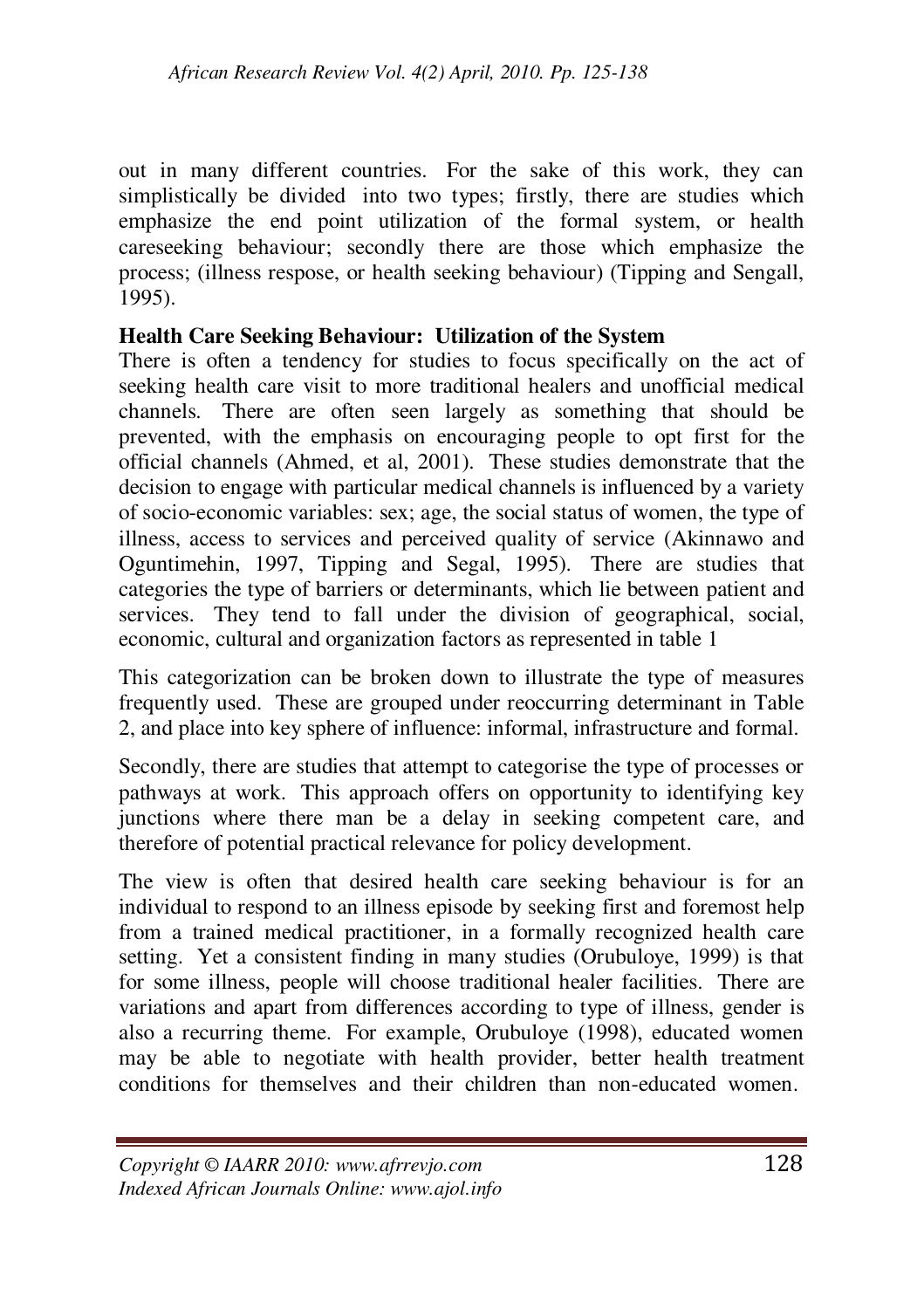Also, rural women may respond differently from urban women on matters relating to their health treatment and that of their children.

#### **Health Seeking Behaviours: The Process of Illness Response**

Looking at health seeking behaviour generally, drawing out the factors that enable or prevent people from making healthy choices in either their lifestyle behaviours or their use of medical care and treatment, the underlying assumption is that behaviour is best understood in terms of an individual's perception of their social environment (Tipping and Segall, 1995).

A number of models exist, and variations have been developed around them. One of the most applied is the health belief model. Sheeram and Abraham, (1996) categorized the range of behaviours that have been examined using helath belief model into three broad areas: preventive health behaviours, sick role behaviours and clinic use. In this type of model, individual beliefs offer the link between socialization and behaviour.

Another model is linked to the general assumption that those who believe they have control over their helath care more likely to engage in health promoting behaviours (Normard and Bennett, 1996). The model is therefore, utilized to assess the relationship between and individual's actions and experience from previous outcomes.

These models, attempting to predict health behaviour through a variety of means, are predicted on two assumptions central to classic health promotion: health is influenced behaviour; behaviour is modifiable (Conner and Norman, 1996b). The downfall of these models is that most view the individual as rational decision makers, reviewing available information and forming behaviour intentions from this. They do not allow any understanding of how people make decisions or a description of the way in which people make decision (Fazio, 1990).

When individuals make decisions in relation to their health, they weigh up the potential risks or benefits of a particular behaviour. They do so in a way that is mediated by their immediate practical environment, their social rooted ness and their whole outlook on life more generally.

On literature review, Egunjobi, (1983) noted that apart from the fact that most patients would choose the institution which they considered would give best services, rather than one nearest to them, yet other socio-cultural factors such as, relative living in hospitals as well as fee paid, ease of transport,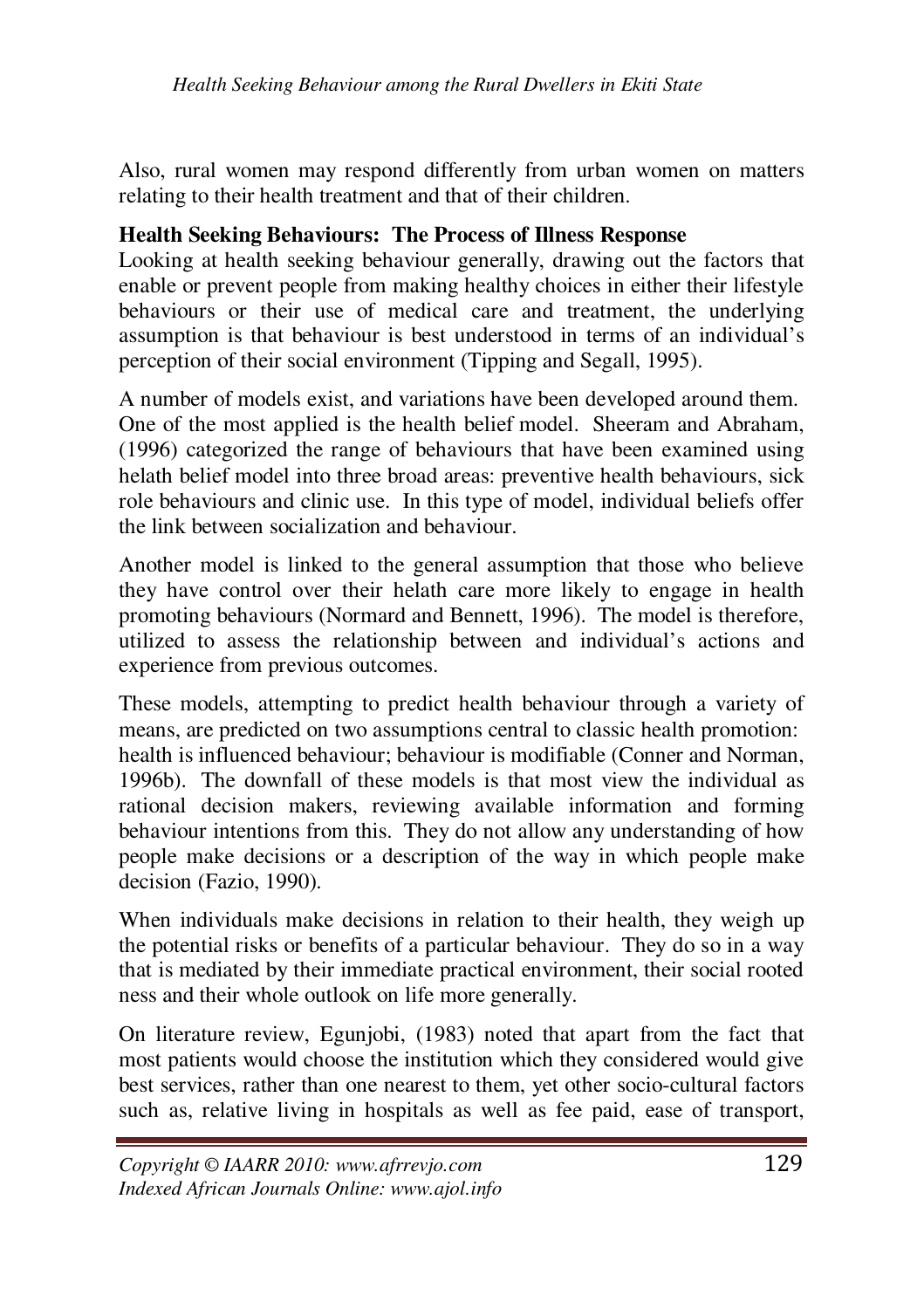religion and connections with hospital staff will all affect the health seeking behaviour.

Aregbeyen (1992) in his own view, noted that the nature illness coupled with poverty, ignorance and lack of medical facilities are some of the reasons for health seeking of people while Adeagbo (1998) noted that, non-satisfaction with the cost and quality of health services, are the major factors of health seeking behaviour.

However, Orubuloye (2002) opined that among other factors affecting health seeking behaviour of people include: better services provided in some of the established hospitals, nearness to the home of the patients, availability of relatives in the hospital and family decision.

### **Participants and Procedure**

Ekiti State is the study area. It is located in the South/Western part of Nigeria and was carved out from old Ondo State in 1996 with twelve local government areas that made up of the Ekiti Zone of the old Ondo State. However, additional for local governments were carved out of the old ones and today, the state is made up of sixteen local government areas and Ado-Ekiti, is the capital (Ekiti Government, 2004).

The research work was conducted in the rural areas of Ekiti State and data were collected from the sampled areas for both quantitative and qualitative analysis. Ekiti State consists of three Senatorial Disctirsts namely: Ekiti North, Central and South Senatorial Districts. Six rural communities were purposively selected for the study and the six rural communities were spatially selected in the three Senatorial Districts of Ekiti State. The six rural communities include: Awo and Ikoro in the central, Ijesa-Isu and Orin in the North while Ogotun and Ogbese were selected in the South.

Data for the study were collected from both primary and secondary sources. Two principal actors were involved in the collection of data; these are the medical consumers and the medical operators. A double random sampling includes; a stratified sampling which entailed a hypothetical division of the community into zones. The zones are: core, intermediate and periphery.

In a community where it was difficult to identify the zones, respondents were drawn from the existing streets and quarters within such rural settlements. In most of the rural communities, existing transport networks were used to demarcate the streets and quarters. The respondent to the medical consumers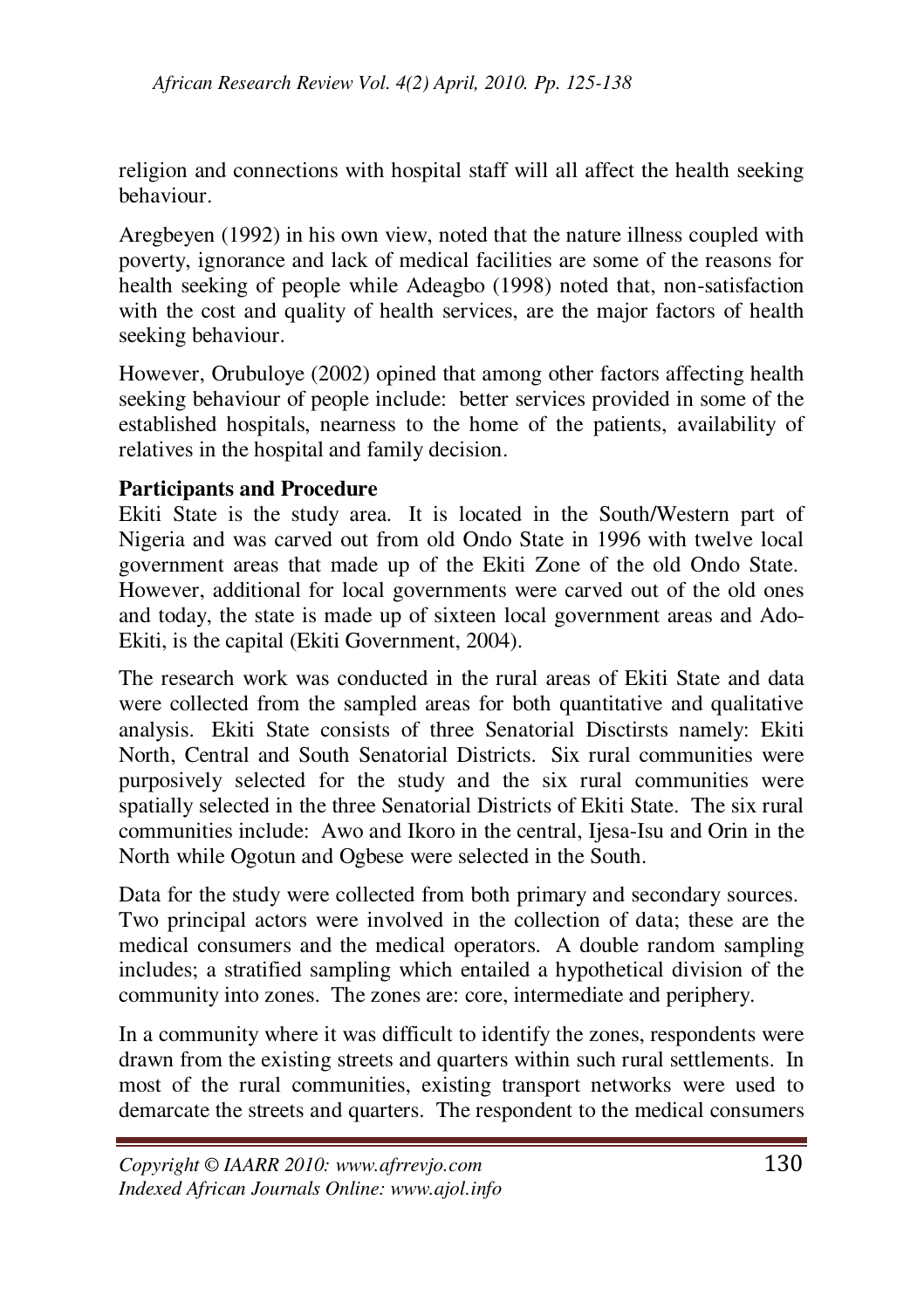questionnaire were majorly the household heads or elderly persons met at home and such questions relating to reasons for seeking medical attention, factors for the choice of particular medical centres, the type of illness and ways of improving medical care of the consumers were asked while the sampling frame was upon the residential building. 1500 copies of questionnaire were distributed to the medical patrons while 1257 copies questionnaire were retrieved representing 83.8% and this was analysed. In selection of medical operators, this involved both the private and public medical establishments of different ranks: table and simple percentages were used to analyse data.

#### **Results and Discussion**

In order to achieve the aim of this study, four major objectives were set in the study. The first objective looks into the reasons for the seeking of medical services among the rural dwellers in the state. Results from the study show the major reasons identified were: the type of ailment suffered by the patients, availability of money at the time of sickness, age of the patients, religion background or belief, educational background, severity of sickness, the patients, position in the household and other factors. Of all these factors, the type of ailment accounted for 527 (41.9%); availability of money at the time of sickness 257 (20.4%) age of the patients, 73 (5.8%) household position, 55 (4.8%) and others 35(2.0%). See table 3

On the factors for the choice of particular medical establishment, the following factors were considered as major factors responsible for the choice of a particular establishment. The factors are: affordable cost, closeness, staff attitude, quality of service, knowledge of owners/staff, and neatness of the environment, availability of services required and availability of drugs required. Results from the study show 452 (32.9%) patrons claimed that they patronized a particular medical establishment because they could afford the medical charges. However, 395 (24.3%) indicated that patronage was due to the closeness of such medical establishment, 129 (10.3%) staff attitude, 210 (16.7%), quality of service, 16(1.2%), knowledge of owner staff 66 (5.3%), neatness of the environment, 31 (2.5%), available of service, 31 (2.5%), drugs required and 11 (1.4%) are other factors see table 4

On the type of illness suffered by the patrons of medical services in the study area, the illness identified to be common with the rural dwellers were yellow fever; malaria fever, typhoid, diarrhea, guineaworm, cough, stomach ache, headache, and accident or wound 68; (5.4%) of the respondents claimed to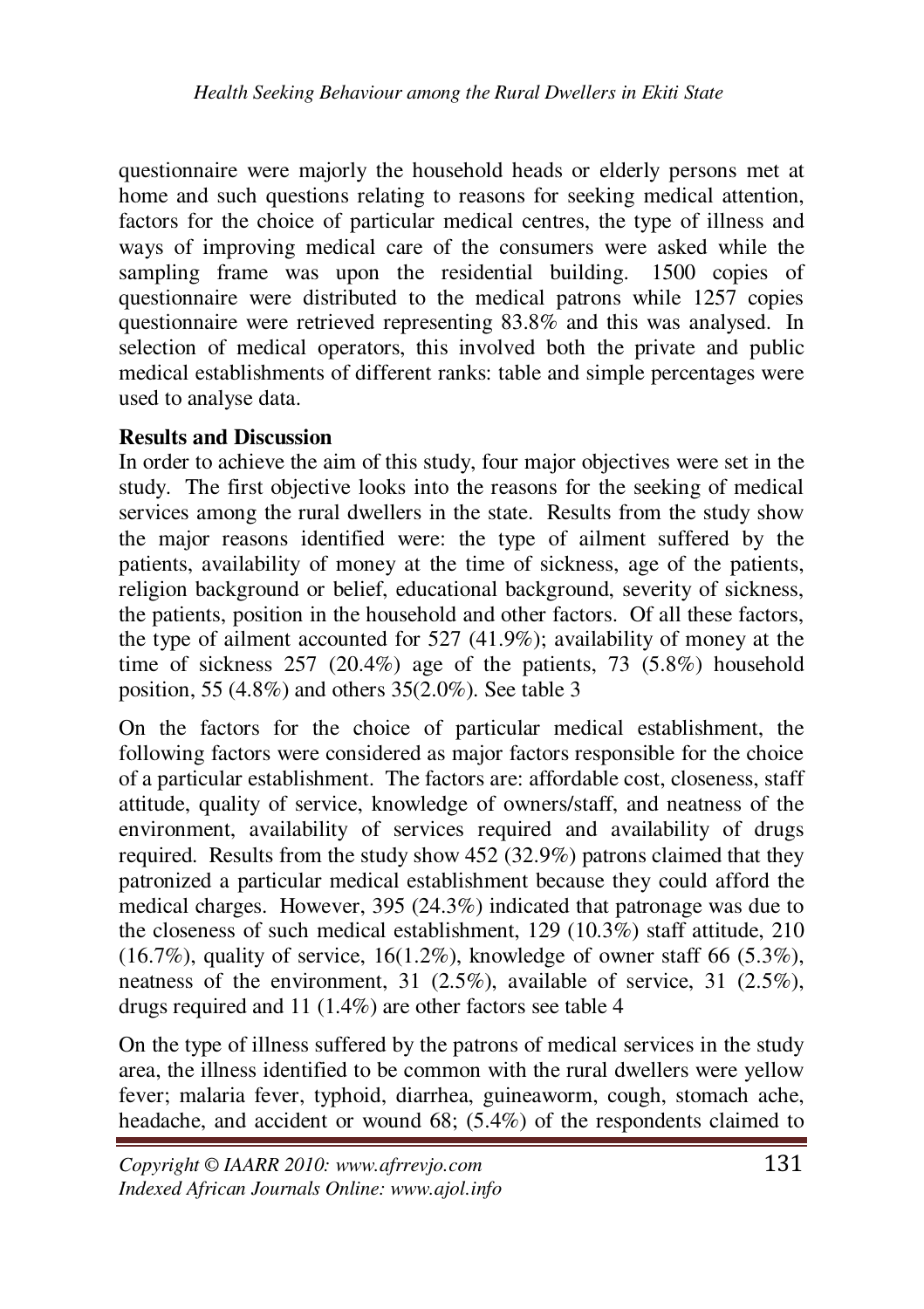have suffered yellow fever within the past twelve months, 599 (47.3%), malaria, 242 (19.3%), typhoid 93 (7.4%), diarrhea, 89 (7.1%) guinea worm, 106 (8.4%) cough, 3 (0.8%), stomach pain 144 (3.5%), headache and 13 (1.0%), accident and wounds (see Table 5)

Nevertheless, on ways of improving medical condition of the patrons in the rural areas of Ekiti State, the following options were suggested. These are: improvement of road condition, provision of more personnel, adequate provision and equipping the medical facilities, quick attention services and others which may include making the environment tidier and provision of adequate scarcity around the medical facailities.

Results from the study show 255 (20.1%) asserted that there should be more provision of more personnel in the rural medical centres of the state, 189  $(15.0\%)$  claimed that there should be adequate provision and equipping of the medical facilities, 181 (14.4%), quick attention service and 22 (1.8%) for others (see table 6).

From the study, it could be concluded that the type of ailments suffered by the patrons is the major reason for the health seeking in Ekiti State while affordability is the most significant factors influencing the patronage of a particular medical establishment in the rural areas of Ekiti State. The study conforms with studies carried out by Aregbeyen (1992) and Adeagbo (1998) on health care utilization in Nigeria: provision and spatial distribution of health and security facilities in peri-urban areas of Ibadan

# **Conclusion**

No country can be properly regarded as sound when the generality of the people are poor in health. The better the state of health of a country, the better able, it is to develop, mobilize and utilize the minds, energies and resources of the people for the lack of development. Since the generality of the populace live in rural areas where they are medically deprived consequently, it is on this note that the study suggests that the rural areas be provided with more medical facilities. There should be adequate provision and equipping of medical facilities while more enlightment programmes be embarked upon by government so as to reduce the rate of malaria which was a common illness among the rural dwellers in the area.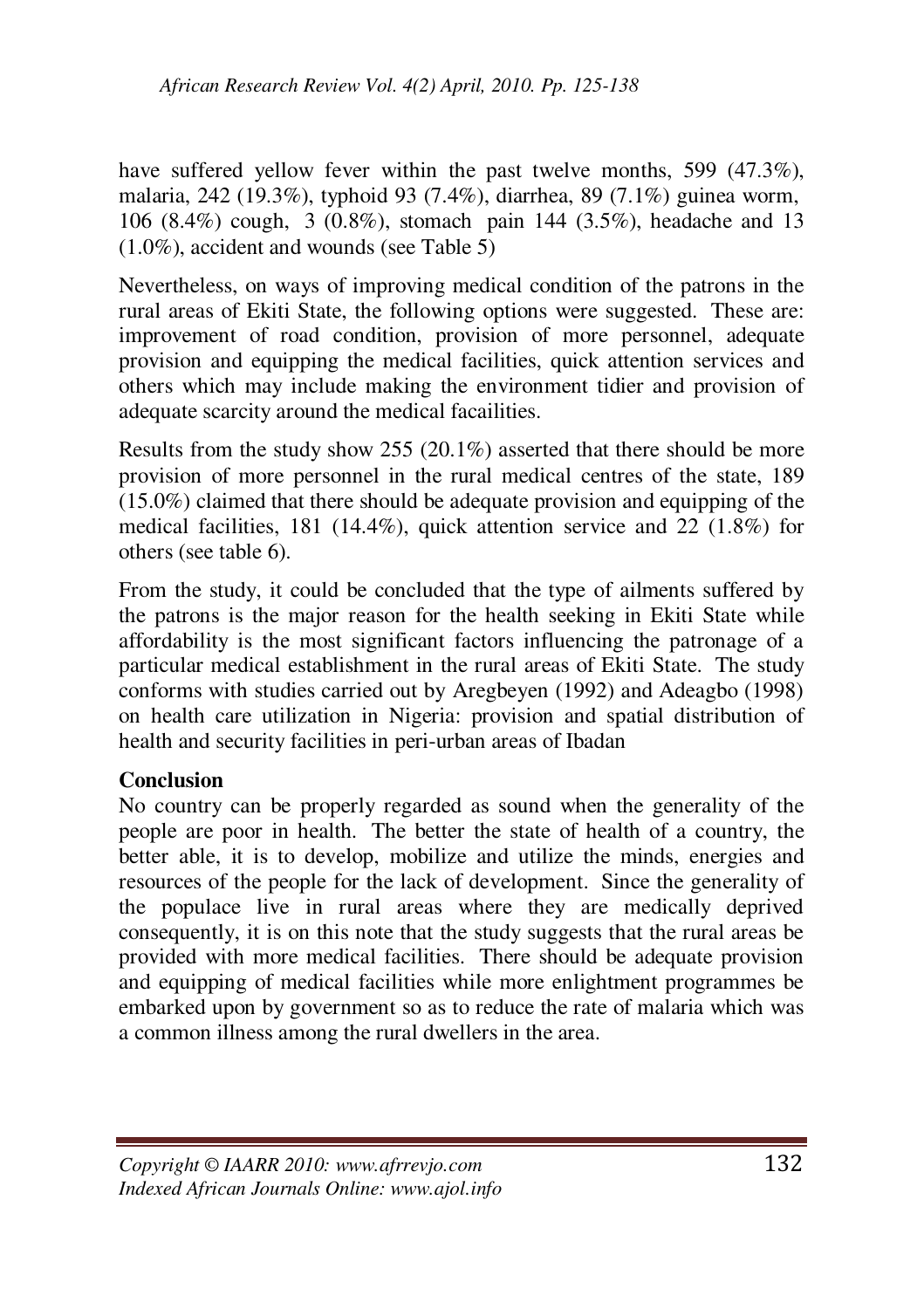#### **References**

- Adeagbo, D. (1998): Provision and Spatial Distribution of Health and Security Facilities. The Case study of Ibadan . *NISER Monograph Series No.* 123, 1998.
- Ahmed, S. S; Islam, F. A. and Barkat Khuda (200): Neonatal Morbidity and Care Seeking Behaviour in Rural Bangladesh . *Journal of Tropical Pediatrics* 1 April 47 (2): 98-105.
- Akinnawo, E. O. and Oguntimehin, F (1997): Health Seeking Behaviour of STD Patients in an Urban Area of Southwest Nigeria: An Explanatory Study *Health Transition Review Supplement* Vol. 7. Pp. 307-313.
- Aregbeyen, J. B. O. (1992) Health Care Utilisation in Nigerian Rural Communities. A Focus on Otuo Community and Envrons in Edo State. *NISER Monography Series* No. 3
- Aregbeyen, J. B. O. (1997): National Health Insurance Scheme (NHIS) in Nigeria Benefits Costs and Consequences. *NISER Monograph Series* No. 2.
- Cornner, M. and Norman P (eds) (1996): Prediction Health Behaviour Research and Practice with Social Cognition Model, Buckingham. *Open University Press* 1-22.
- Egbunjobi, T. O. (1983): Characteristics of the Health Care Resource Production in Nigeria . *Canadian Journal of African Studies.* Vol. 17. No. 2
- Ekiti State Government (2004): Ekiti State in Brief. *Academy Press,* (Plc), Lagos
- Fazio, R. H. (1990). *Advances in Experimental Social Psychology*. Vol. 23. Son Diego Academic Press.
- Machiam, S. (2003): *A Review of Health Seeking Behaviour: Problems and Prospects. Health System Development Programme*. University of Manchester .
- Norman, P. and Bennet, P. (1996): Health Locus of Control. In M. Cornner and P. Normans (eds): *Predicting Health Behaviours: Research and*

*Copyright © IAARR 2010: www.afrrevjo.com* 133 *Indexed African Journals Online: www.ajol.info*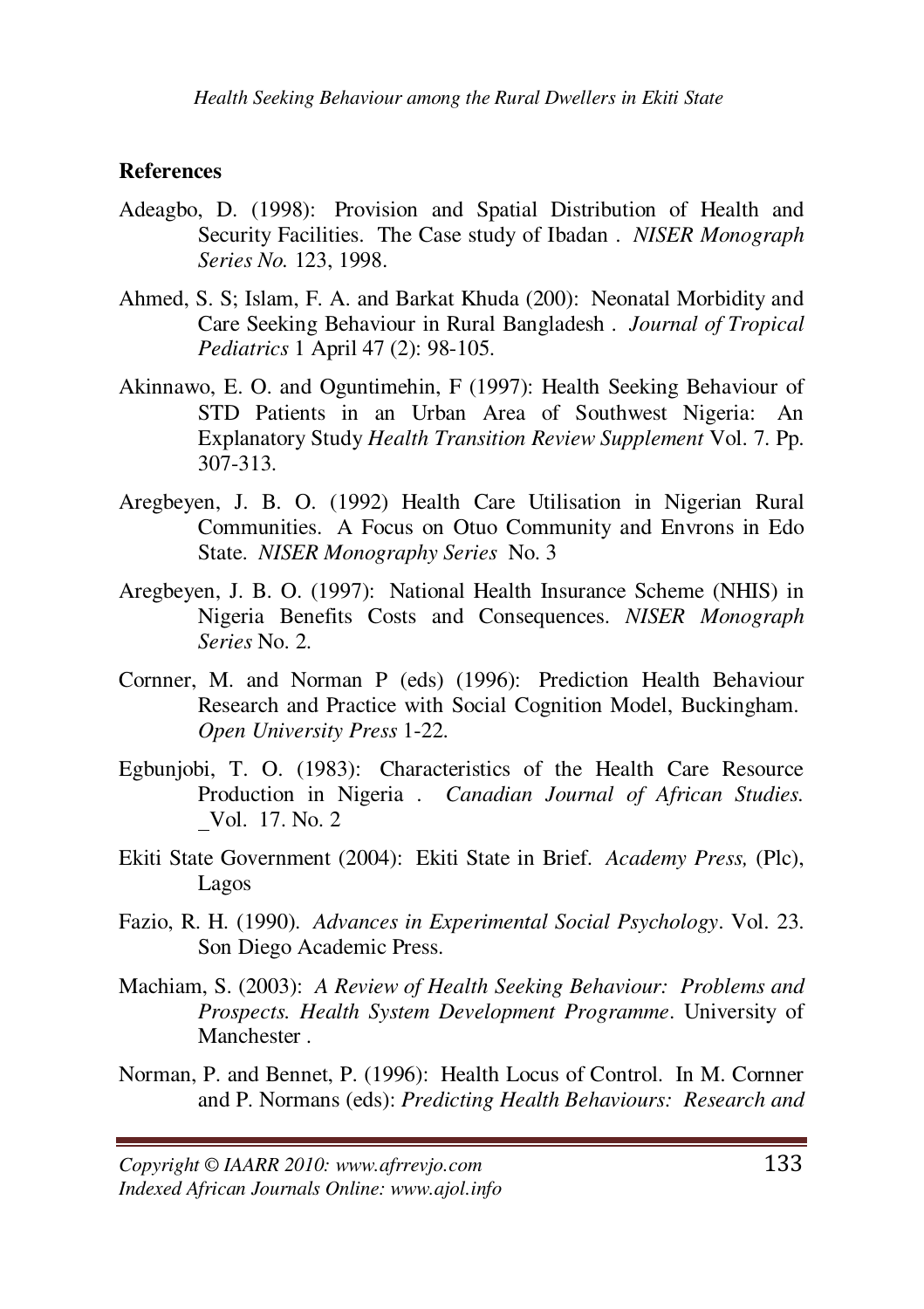*Practice with Social Cognition Models*. Buckingman Open University Press 197-225.

- Orubuloye, I. O. (2003): *Disease, Illness and Society*. Centre for Population and Health Resources, Ado-Ekiti , Nigeria
- Orubuloye, I. O. et al (1991): *The Impact of Family and Budget Structure on Health Review* 1, 2: 189-210.
- Sheeram, P. and Abraham, (1996): The Health Belief Model. In M. Conner and P. Norman (ed): *Predicting Health Behaviours: Research and Practice with Social Cognition Models*. Buckingham. Open University Press. 23-61.
- Tipping, G. and Segall, M. (1995): Health Care Seeking Behaviour in Developing Countries: An Annotated Bibliography and Literature Review. *Development Bibliography 2*. Institute of Development Studies Sussex University.
- UNAIDS, (1997): Report in the Global Joint. *United Nations Preogramme* on HIV/AIDS.
- WHO (2002): The World Health Report 2000: *Health System, WHO Office*. Geneva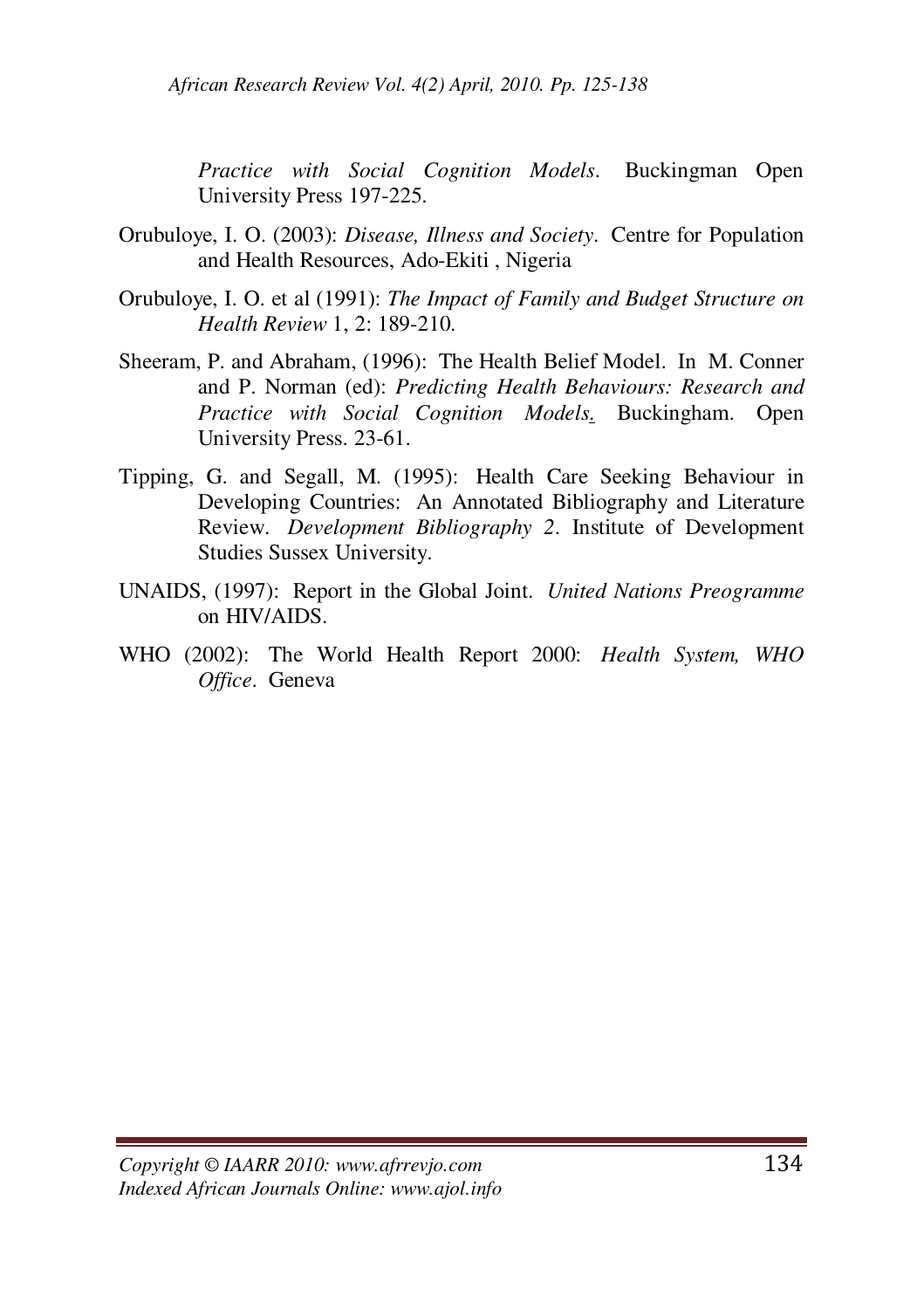| Author       | Social         | Economic                         | Cultural       | Organisation |
|--------------|----------------|----------------------------------|----------------|--------------|
| Geographical |                |                                  |                |              |
| Kloos (1990) | Socio-Economic |                                  | cultural       |              |
| Geographical |                |                                  |                |              |
| Yesudian     |                | Demography/Economic              | Cultural       | Organisation |
| (1998)       |                |                                  |                |              |
| Leslie 1989  |                | User factors                     | Service factor |              |
| Anderson     | Environmental  | Predisposing and Enabling factor | Health service |              |
| (1995)       |                |                                  |                |              |

Table 1: Determinants of Health Seeking Behaviour

*Source: Sara Mackiam (2003:4): A review of health seeking behaviour: problem and Prospects* 

|  | Table 2: Breaking down determinants of health care seeking behaviour. |  |  |
|--|-----------------------------------------------------------------------|--|--|
|  |                                                                       |  |  |

| Category       | <b>Determinant</b>              | <b>Details</b>                                                                                                      | <b>Sphere</b>                               |
|----------------|---------------------------------|---------------------------------------------------------------------------------------------------------------------|---------------------------------------------|
| Cultural       | Status of Women                 | Elements of patriarchy                                                                                              | <b>Cultural Property</b>                    |
| Social         | Age and Sex                     |                                                                                                                     |                                             |
| Socio-Economic | Households<br>Resources         | <b>Education Level</b><br>Maternal occupation<br>Marital status<br><b>Economic Status</b>                           | Informal                                    |
| Economic       | Cost of care                    | Treatment, Travel, Time                                                                                             | Physical                                    |
|                | Type and severity of<br>illness |                                                                                                                     |                                             |
| Geographical   | Distance and physical<br>access |                                                                                                                     | Infrastructure                              |
| Organisatural  | Perceived quality               | Standard of drugs,<br>standard of equipment,<br>competence of staff,<br>attitudes of staff<br>Interpersonal process | Technical, staffing<br>Interpersonal formal |

*Source: Sara Mickian (2003:5). A Review of Health Seeking Behaviour: Problems and Prospects*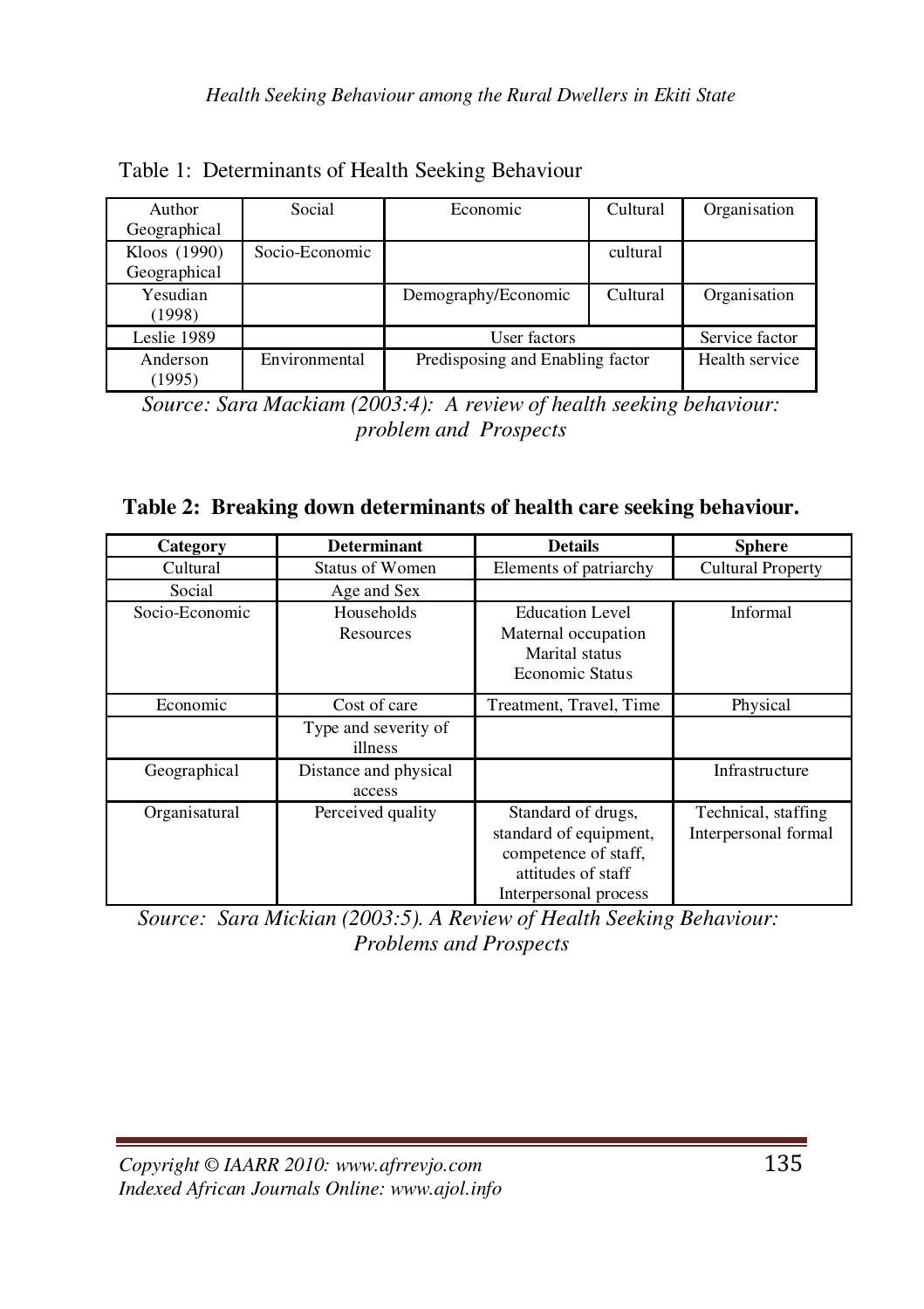|                           | Ijesa Isu |      | Orin           |                |      | Ogotun |      | Ogbese |      | Ikoro | Awo  |      | <b>Total</b> |      |
|---------------------------|-----------|------|----------------|----------------|------|--------|------|--------|------|-------|------|------|--------------|------|
|                           | Freq      | $\%$ | Freq           | $\%$           | Freq | $\%$   | Freq | $\%$   | Freq | $\%$  | Freq | $\%$ | Freq         | $\%$ |
| Type of<br>ailment        | 63        | 25.9 | 139            | 79.9           | 72   | 31.1   | 51   | 33.6   | 110  | 39.3  | 92   | 52.8 | 52.7         | 41.9 |
| Availability of<br>money  | 67        | 27.5 | 18             | 10.3           | 60   | 25.9   | 21   | 13.8   | 58   | 20.7  | 33   | 18.9 | 257          | 20.4 |
| Age                       | 17        | 7.0  | 8              | 4.6            | 5    | 2.2    | 14   | 9.2    | 17   | 6.1   | 12   | 6.9  | 73           | 5.8  |
| Religion<br>background    | 18        | 7.4  | 0 <sub>0</sub> | 0 <sup>0</sup> | 23   | 9.9    | 8    | 5.3    | 18   | 6.4   | 4    | 2.3  | 7.1          | 5.6  |
| Educational<br>background | 30        | 12.3 | 2              | 1.1            | 16   | 6.9    | 12   | 7.9    | 17   | 6.1   | 8    | 2.3  | 85           | 6.7  |
| Severity of<br>sickness   | 29        | 11.9 | 2              | 1.1            | 49   | 21.1   | 33   | 21.7   | 36   | 12.9  | 15   | 8.6  | 164          | 13.0 |
| Household<br>position     | 16        | 6.6  | 5              | 2.9            | 6    | 2.6    | 12   | 7.9    | 11   | 3.9   | 5    | 2.9  | 55           | 4.8  |
| Others                    | 4         | 1.6  | 00             | 00             |      | 0.4    |      | 0.7    | 13   | 4.6   | 6    | 3.4  | 35           | 2.0  |
| <b>Total</b>              | 244       | 100  | 174            | 100            | 232  | 100    | 152  | 100    | 280  | 100   | 175  | 100  | 1257         | 100  |

**Table 3: REASONS FOR SEEKING MEDICAL SERVICES**

S*ource: (Author's Field Survey, 2006)*

**Table 4: FACTORS FOR THE CHOICE OF PARTICULAR MEDICAL ESTABLISHMENT**

|                        | Iiesa Isu |      | Orin |                       | Ogotun |      | Ogbese |      | Ikoro |      | Awo  |      | <b>Total</b> |      |
|------------------------|-----------|------|------|-----------------------|--------|------|--------|------|-------|------|------|------|--------------|------|
|                        | Freq      | $\%$ | Frea | $\%$                  | Frea   | $\%$ | Frea   | $\%$ | Frea  | $\%$ | Frea | $\%$ | Frea         | $\%$ |
| Affordable cost        | 97        | 39.8 | 50   | 28.7                  | 87     | 37.5 | 53     | 34.9 | 108   | 38.6 | 57   | 32.6 | 452          | 35.9 |
| Closeness of<br>Centre | 28        | 11.5 | 90   | 51.7                  | 45     | 19.4 | 46     | 30.3 | 42    | 15.0 | 54   | 30.8 | 30.5         | 24.3 |
| Staff/Attitude         | 20        | 8.2  |      | $\overline{ }$<br>1.1 | 51     | 22.0 | 13     | 8.6  | 30    | 10.7 | 12   | 6.9  | 129          | 10.3 |
| Quality of<br>services | 55        | 22.5 | 8    | 4.6                   | 27     | 11.6 | 28     | 18.4 | 72    | 25.7 | 20   | .4   | 210          | 16.7 |

*Copyright © IAARR 2010: www.afrrevjo.com* $m \overline{136}$ *Indexed African Journals Online: www.ajol.info*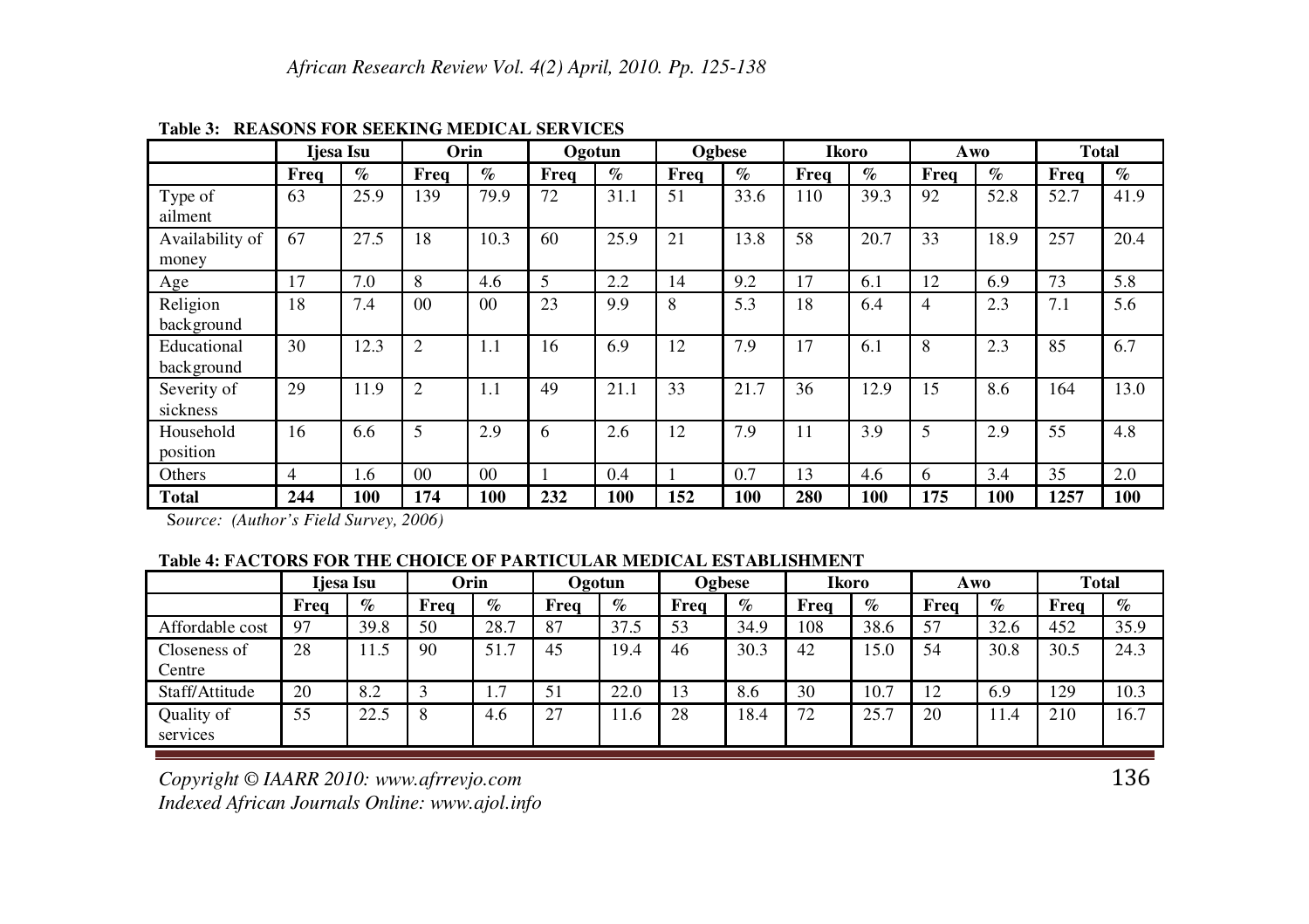| Knowledge of<br>ownership  |                        | 2.0 | 4            | 2.3                   | $\bigcap$ | 0.9            | 0 <sub>0</sub> | 0 <sup>0</sup> | 3   | 1.1   |     | 1.  | 16  | 1.2 |
|----------------------------|------------------------|-----|--------------|-----------------------|-----------|----------------|----------------|----------------|-----|-------|-----|-----|-----|-----|
| Neatness of<br>Environment | 17                     | 7.0 | $\mathbf{r}$ | 4.0                   | 16        | 6.9            |                | 3.9            | 11  | 3.9   |     | 5.1 | 66  | 5.3 |
| Available of<br>service    | b                      | 2.5 | 6            | 3.4                   |           | 1.7            |                | 3.9            | 11  | 3.9   |     | 5.1 | 66  | 5.3 |
| Drugs required             | 8                      | 3.3 |              | $\mathcal{I}$<br>.    | 00        | 0 <sub>0</sub> | 0 <sub>0</sub> | 00             | 8   | 2.9   | 12  | 6.9 | 31  | 2.5 |
| Others                     | $\Omega$<br>$^{\circ}$ | 3.3 |              | $\overline{ }$<br>1.7 | 00        | 00             | 0 <sub>0</sub> | 00             | 4   | . . 4 |     | 1.1 | 111 | 1.4 |
| Total                      | 244                    | 100 | 74           | 100                   | 232       | 100            | 152            | 100            | 280 | 100   | 175 | 100 | 257 | 100 |

*Source: (Author's Field Survey, 2006)*

#### **Table 5: TYPE OF ILLNESS SUFFERED BY THE PATRONS IN THE PAST 12 MONTHS IN EKITI STATE**

|                      | Ijesa Isu      |                | Orin           |                |                | Ogotun         |                | Ogbese         |                | Ikoro          | Awo            |                | <b>Total</b> |      |
|----------------------|----------------|----------------|----------------|----------------|----------------|----------------|----------------|----------------|----------------|----------------|----------------|----------------|--------------|------|
|                      | Frea           | $\%$           | Freq           | $\%$           | Frea           | $\%$           | Frea           | $\%$           | Frea           | $\%$           | Frea           | $\%$           | Frea         | $\%$ |
| Yellow fever         | 12             | 4.9            | 13             | 7.5            | 9              | 3.9            | 8              | 5.3            | 16             | 5.7            | 10             | 5.7            | 68           | 5.4  |
| Malaria              | 100            | 41.0           | 55             | 31.6           | 139            | 59.9           | 57             | 37.5           | 131            | 46.8           | 113            | 64.6           | 599          | 47.3 |
| Typhoid              | 54             | 22.1           | 27             | 15.5           | 54             | 23.3           | 33             | 21.7           | 60             | 21.4           | 18             | 10.3           | 24.2         | 19.3 |
| Diarrohoea/dysentery | 35             | 14.5           | 14             | 8.0            | 9              | 3.9            | 10             | 6.6            | 22             | 7.9            | 3              | 1.7            | 89           | 7.1  |
| Guinea worm          | 11             | 4.5            | 16             | 9.2            | 10             | 4.3            | 18             | 1.8            | 31             | 11.1           | 3              | 7.ء            | 89           | 7.1  |
| Cough                | 16             | 7.6            | 40             | 23.0           |                | 3.0            | 20             | 3.2            | ⇁              | 2.5            | 16             | 9.1            | 106          | 8.4  |
| Stomach pain         | 0 <sup>0</sup> | 0 <sub>0</sub> | 0 <sup>0</sup> | 0 <sup>0</sup> |                | 0.4            |                | 1.3            | 0 <sub>0</sub> | 0 <sup>0</sup> | 0 <sup>0</sup> | 0 <sup>0</sup> | 3            | 0.8  |
| Headache             | 8              | 3.8            | $\mathbf Q$    | 5.2            | 3              | 1.3            |                | 2.6            | 8              | 2.9            | 12             | 6.9            | 44           | 3.5  |
| Accident/wound       | 8              | 3.8            | 0 <sup>0</sup> | 0 <sup>0</sup> | 0 <sup>0</sup> | 0 <sup>0</sup> | 0 <sup>0</sup> | 0 <sub>0</sub> | 5              | 1.8            | 0 <sub>0</sub> | 0 <sub>0</sub> | 13           | 1.0  |
| <b>Total</b>         | 244            | 100            | 174            | 100            | 232            | 100            | 152            | 100            | 280            | 100            | 175            | 100            | 1257         | 100  |

*Source: (Author's Field Survey, 2006)*

*Copyright © IAARR 2010: www.afrrevjo.com* $m \overline{137}$ *Indexed African Journals Online: www.ajol.info*